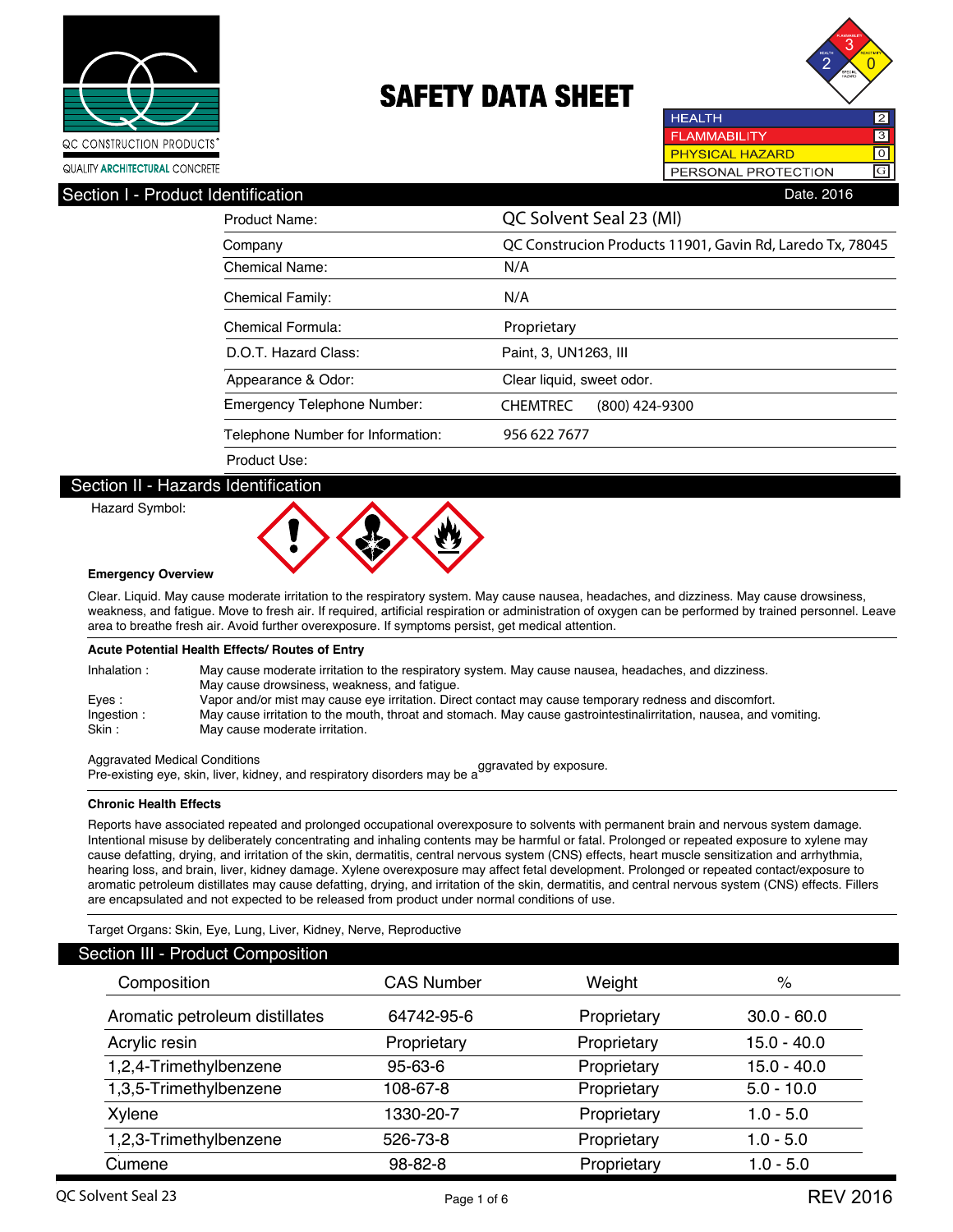### Section IV - First Aid Measures

Get immediate medical attention for any significant overexposure.

- Inhalation : Move to fresh air. If required, artificial respiration or administration of oxygen can be performed by trained personnel.Leave area to breathe fresh air. Avoid further overexposure. If symptoms persist, get medical attention.
- Eye contact : Flush with water for at least 15 minutes while holding eye lids apart. Get medical attention immediately.
- Skin contact : Wash area of contact thoroughly with hand cleaner followed by soap and water. If irritation, rash or other disorders develop, get medical attention immediately.

Ingestion : Do not induce vomiting unless advised by a physician. Call nearest Poison Control Center or Physician immediately.

#### Section V - Fire Fighting Measure

| Flash point :                          | 108 °F, 42 °C                                                                                                                                                                                                                                                                                       |
|----------------------------------------|-----------------------------------------------------------------------------------------------------------------------------------------------------------------------------------------------------------------------------------------------------------------------------------------------------|
| Method:                                | Pensky-Martens Closed Cup                                                                                                                                                                                                                                                                           |
| Lower explosion limit :                | 1 %(V) Solvent                                                                                                                                                                                                                                                                                      |
| Upper explosion limit :                | 7 %(V) Solvent                                                                                                                                                                                                                                                                                      |
| Autoignition temperature :             | Not available.                                                                                                                                                                                                                                                                                      |
| Extinguishing media:                   | If water fog is ineffective, use carbon dioxide, dry chemical or foam.                                                                                                                                                                                                                              |
| Hazardous combustion products:         | Smoke, fumes. Carbon monoxide and carbon dioxide can form. Nitrogen oxides can form.                                                                                                                                                                                                                |
| Protective equipment for firefighters: | Use accepted fire fighting techniques. Wear full firefighting protective clothing, including<br>self-contained breathing apparatus (SCBA). Water may be used to cool containers to<br>minimize pressure build-up.                                                                                   |
| Fire and explosion conditions :        | Vapor concentrations in enclosed areas may ignite explosively. Product may ignite if<br>heated in excess of its flash point. Vapors may travel to sources of ignition and flashback.<br>Closed container, may burst when exposed to extreme heat. Empty containers may<br>contain ignitable vapors. |

### Section VI - Accidental Release Measures

with material. Remove sources of ignition immediately.

Use appropriate protective equipment. Avoid contact keep out of water courses. Ventilate area. Stop flow of material if safe to do so. Contain spill and

### Section VII - Handling and Storage

Prevent inhalation of vapor, ingestion, and contact with skin eyes and clothing. Keep container closed whennot in use. Precautions also apply to emptied containers. To prevent generation of static discharges, use bonding/grounding connection when pouring liquid. Extinguish all ignition sources including pilot lights, nonexplosion proof motors and electrical equipment until vapors dissipate. Personal protective equipment must be worn during maintenance or repair of contaminated mixer, reactor, or other equipment. Keep container closed when not in use. Vapor may migrate to sources of ignition. Do not smoke, weld, generate sparks, or use flamenear container. Store in sealed containers in a cool, dry, ventilated warehouse location.

#### Section VIII - Exposure Controls / Personal Protection



| Respiratory protection: | Wear appropriate, properly fitted NIOSH/MSHA approved organic vapor or supplied air<br>respirator when airborne contaminant level(s) are expected to exceed exposure limits<br>indicated on the MSDS. Follow manufacturer's directions for respirator use. |
|-------------------------|------------------------------------------------------------------------------------------------------------------------------------------------------------------------------------------------------------------------------------------------------------|
| Hand protection :       | Use suitable impervious nitrile or neoprene gloves and protective apparel to reduce<br>exposure.                                                                                                                                                           |
| Eye protection :        | Wear appropriate eye protection. Wear chemical safety goggles and/or face shield to<br>prevent eye contact. Do not wear contact lenses. Do not touch eyes with contaminated<br>body parts or materials. Have eye washing facilities readily available.     |

Personal Protective Equipment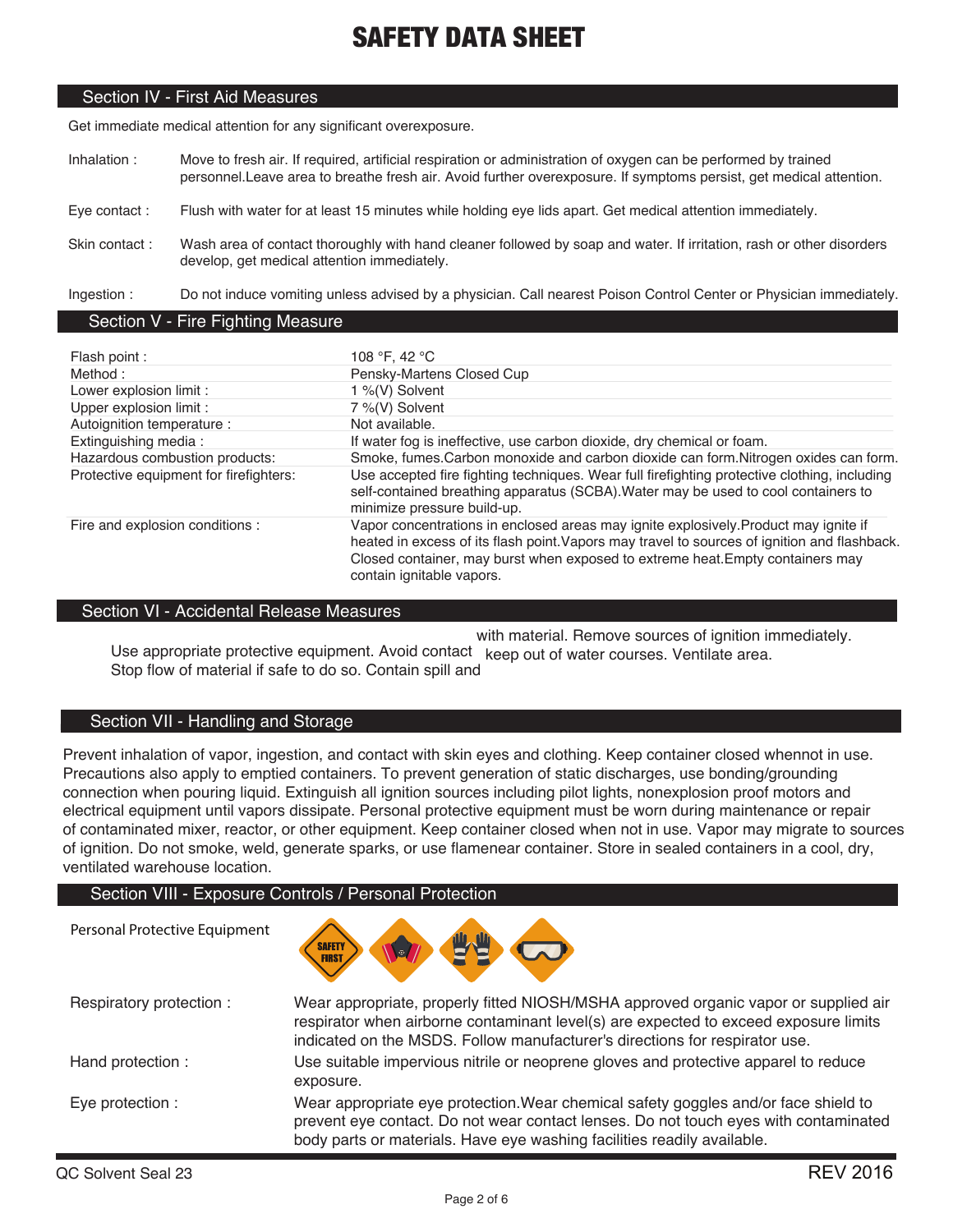|                                                     |                                                                                            | Use professional judgment in the selection, care, and use. Inspect and replace equipment                                                                                                 |
|-----------------------------------------------------|--------------------------------------------------------------------------------------------|------------------------------------------------------------------------------------------------------------------------------------------------------------------------------------------|
| exhaust when the general ventilation is inadequate. | Use only in well ventilated areas. Provide maximum ventilation in enclosed areas.Use local |                                                                                                                                                                                          |
| Regulatión:                                         | Limit:                                                                                     | Form:                                                                                                                                                                                    |
| <b>ACGIH TWA:</b>                                   | 25 ppm                                                                                     |                                                                                                                                                                                          |
| <b>ACGIH TWA:</b>                                   | 25 ppm                                                                                     |                                                                                                                                                                                          |
| <b>ACGIH TWA:</b>                                   | $100$ ppm                                                                                  |                                                                                                                                                                                          |
| <b>ACGIH STEL:</b>                                  | 150 ppm                                                                                    |                                                                                                                                                                                          |
| <b>OSHA PEL:</b>                                    | 435 mg/m3                                                                                  |                                                                                                                                                                                          |
| <b>ACGIH TWA:</b>                                   | 25 ppm                                                                                     |                                                                                                                                                                                          |
| <b>ACGIH TWA:</b>                                   | 50 ppm                                                                                     |                                                                                                                                                                                          |
| <b>OSHA PEL:</b>                                    | 245 mg/m3                                                                                  |                                                                                                                                                                                          |
|                                                     |                                                                                            |                                                                                                                                                                                          |
|                                                     |                                                                                            |                                                                                                                                                                                          |
| Oxidizing agents. Strong acids. Strong bases.       |                                                                                            |                                                                                                                                                                                          |
|                                                     |                                                                                            |                                                                                                                                                                                          |
|                                                     |                                                                                            |                                                                                                                                                                                          |
|                                                     |                                                                                            |                                                                                                                                                                                          |
|                                                     |                                                                                            |                                                                                                                                                                                          |
|                                                     |                                                                                            | Stable under normal conditions. Avoid welding arcs, flames or other high<br>Acute oral toxicity (LD-50 oral) 4,300 mg/kg (Rat) 1,590 mg/kg (Mouse) 6,670 mg/kg (Rat) 3,523 - 8,600 mg/kg |

**(Rat ) 5,627 mg/kg ( Mouse )**

**Acute inhalation toxicity (LC-50) 6,350 mg/l for 4 h ( Rat ) 3,907 mg/l for 6 h ( Mouse ) 8,000 mg/l for 4 h ( Rat )**

**Cumene, CAS-No.: 98-82-8 Acute oral toxicity (LD-50 oral) 2,910 mg/kg ( Rat ) 1,400 mg/kg ( Rat ) Acute inhalation toxicity (LC-50) 2,000 mg/l for 7 h ( Mouse ) 8,000 mg/l for 4 h ( Rat ) 24.7 mg/l for 2 h ( Mouse )**

### Section XII - Ecological Information

**No Data Available**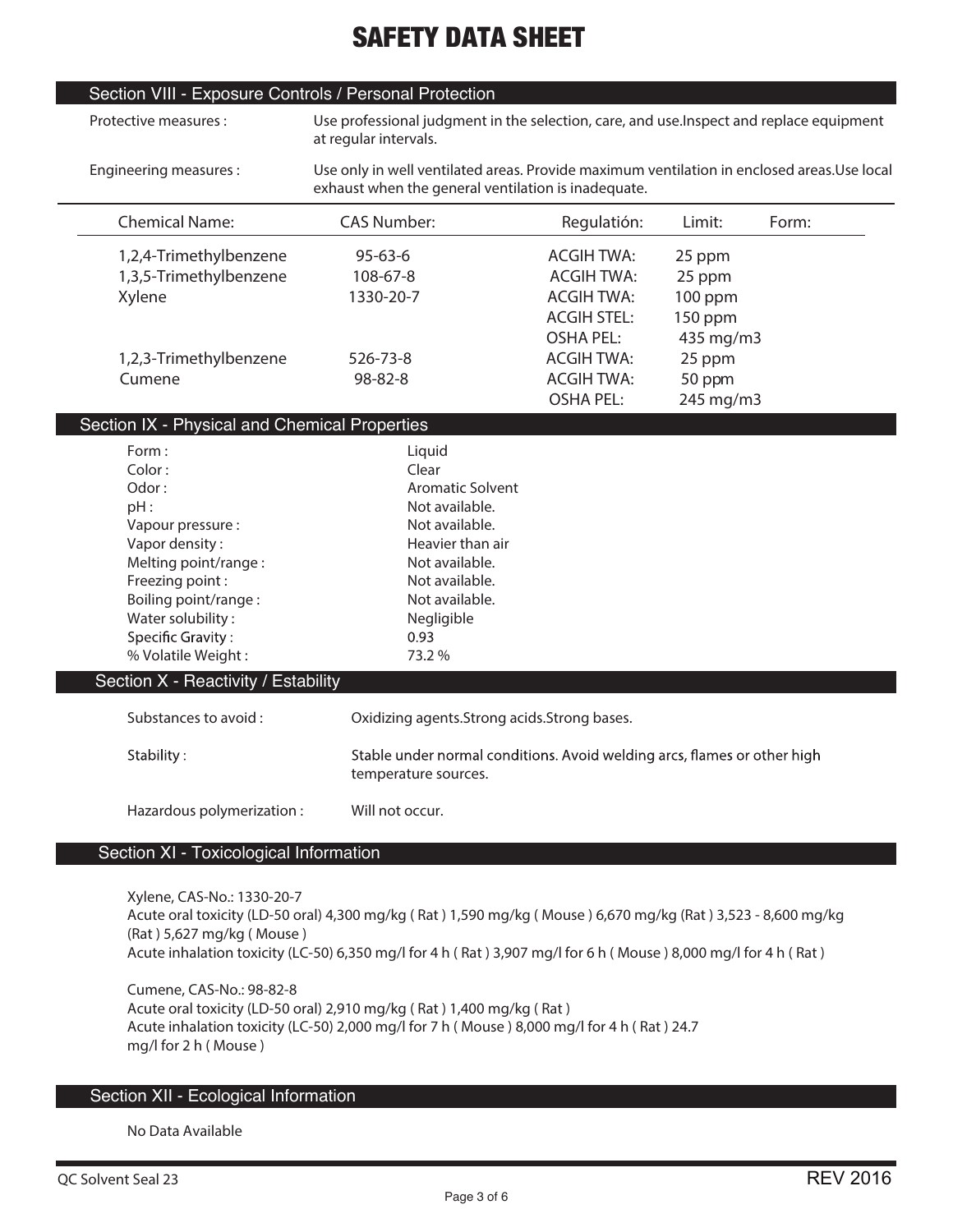### Section XIII - Disposal Considerations

**RCRA Class : D001: Reportable Quantity = 100 lbs. (Characteristic of ignitability)** This classification applies only to the material as it was originally produced. **Disposal Method : Subject to hazardous waste treatment, storage, and disposal requirements under RCRA. Recycle or incinerate waste at EPA approved facility or dispose of in compliance with federal, state and local regulations.**

#### Section XIV - Transportation / Shipping Data

CFR / DOT: Not Regulated<br>TDG: Not Regulated Not Regulated IMDG: UN1866, RESIN SOLUTION, 3, PG III<br>Further Information: The above shipping description may no The above shipping description may not be accurate for all container sizes and all modes of transportation. Please refer to Bill of Lading.

#### Section XV - Regulatory Information

#### **North American Inventories:**

All components are listed or exempt from the TSCA inventory. This product or its components are listed on, or exempt from the Canadian Domestic Substances List.

#### **U.S. Federal Regulations:**

SARA 313 Components : 1,2,4-Trimethylbenzene CAS: 95-63-6 Xylene CAS: 1330-20-7 Cumene CAS: 98-82-8

SARA 311/312 Hazards : Acute Health Hazard Fire Hazard

OSHA Hazardous Components : 1,2,4-Trimethylbenzene CAS: 95-63-6 1,3,5-Trimethylbenzene CAS: 108-67-8 Xylene CAS: 1330-20-7 1,2,3-Trimethylbenzene CAS: 526-73-8 Cumene CAS: 98-82-8

OSHA Status: Considered hazardous based on the following criteria: : Irritant

OSHA Flammability : II Regulatory VOC (less water and exempt solvent) : 681 g/l VOC Method 310 : 73 %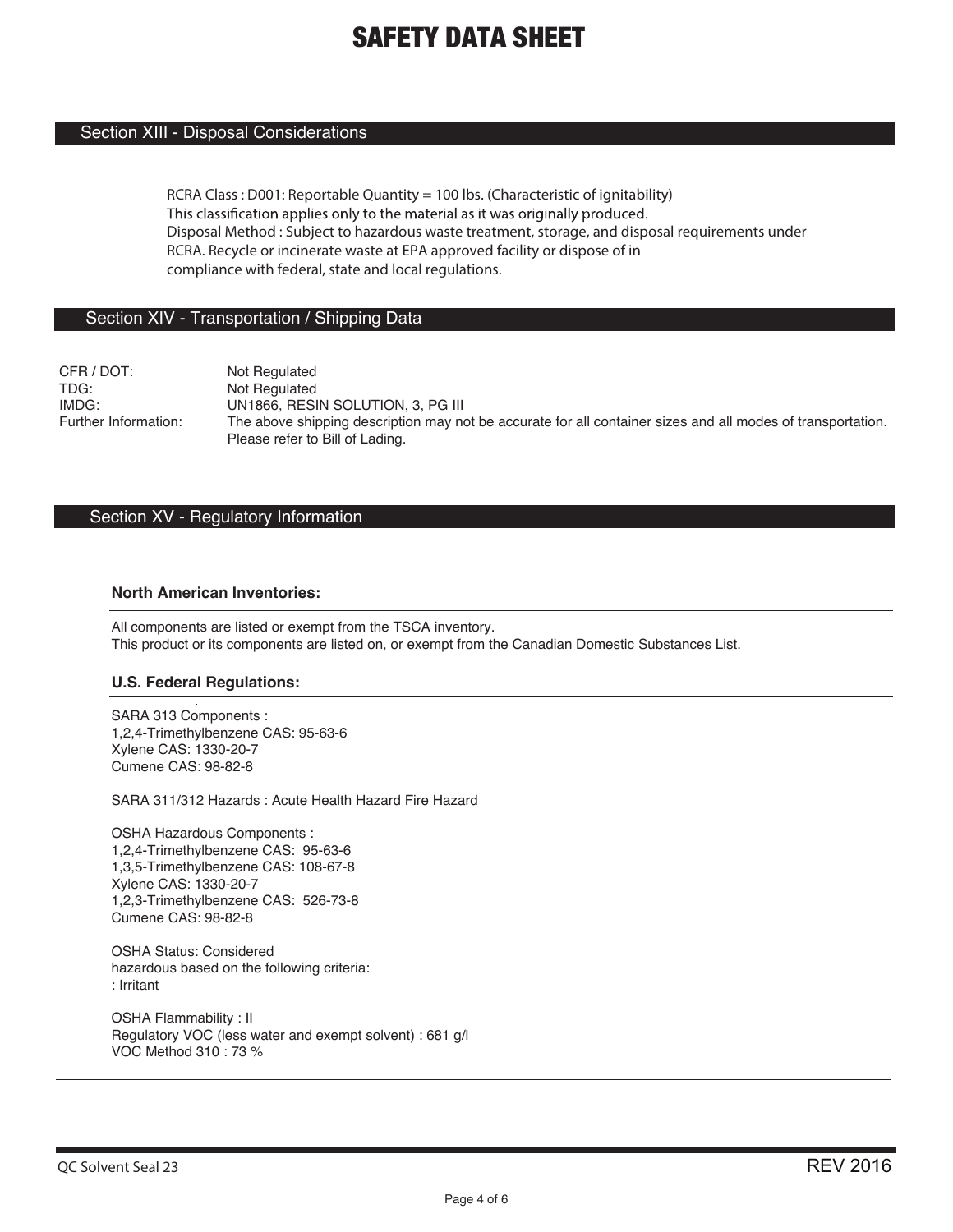## Section XV - Regulatory Information

### **U.S. State Regulations:**

### MASS RTK Components :

| 1                     |                                |                    |  |
|-----------------------|--------------------------------|--------------------|--|
|                       | 1,2,4-Trimethylbenzene         | CAS: 95-63-6       |  |
|                       | 1,3,5-Trimethylbenzene         | CAS: 108-67-8      |  |
|                       | Xylene                         | CAS: 1330-20-7     |  |
|                       | 1,2,3-Trimethylbenzene         | CAS: 526-73-8      |  |
|                       | Cumene                         | CAS: 98-82-8       |  |
| Penn RTK Components : |                                |                    |  |
|                       | Aromatic petroleum distillates | CAS: 64742-95-6    |  |
|                       | Acrylic resin                  | <b>PROPRIETARY</b> |  |
|                       | 1,2,4-Trimethylbenzene         | CAS: 95-63-6       |  |
|                       | 1,3,5-Trimethylbenzene         | CAS: 108-67-8      |  |
|                       | Xylene                         | CAS: 1330-20-7     |  |
|                       | 1,2,3-Trimethylbenzene         | CAS: 526-73-8      |  |
|                       | Cumene                         | CAS: 98-82-8       |  |
| NJ RTK Components :   |                                |                    |  |
|                       | Aromatic petroleum distillates | CAS 64742-95-6     |  |
|                       | Acrylic resin                  | <b>PROPRIETARY</b> |  |
|                       | 1,2,4-Trimethylbenzene         | CAS: 95-63-6       |  |
|                       | 1,3,5-Trimethylbenzene         | CAS: 108-67-8      |  |
|                       | Xylene                         | CAS: 1330-20-7     |  |
|                       |                                |                    |  |

#### Components under California Proposition 65:

I

WARNING! Contains chemicals known to the State of California to cause cancer, birth defects and/or other reproductive harm

| Section XVI - Other Information                                                                                                  |                                                                                                                                                                                                                                                                                                                                                                                                                                                                                                                                                                                                                                                                                                                                                                   |                    |                                                                                                                                                                                                                                                                                                                                                                                                                                   |  |
|----------------------------------------------------------------------------------------------------------------------------------|-------------------------------------------------------------------------------------------------------------------------------------------------------------------------------------------------------------------------------------------------------------------------------------------------------------------------------------------------------------------------------------------------------------------------------------------------------------------------------------------------------------------------------------------------------------------------------------------------------------------------------------------------------------------------------------------------------------------------------------------------------------------|--------------------|-----------------------------------------------------------------------------------------------------------------------------------------------------------------------------------------------------------------------------------------------------------------------------------------------------------------------------------------------------------------------------------------------------------------------------------|--|
| HMIS Rating:                                                                                                                     | <b>HEALT</b><br><b>FLAMMABILITY</b><br><b>REACTIVITY</b><br>PPE                                                                                                                                                                                                                                                                                                                                                                                                                                                                                                                                                                                                                                                                                                   | 2<br>3<br>$\Omega$ | $0 =$ Minimum<br>$1 = S$ light<br>$2 =$ Moderate<br>$3 =$ Serious<br>$4 =$ Severe                                                                                                                                                                                                                                                                                                                                                 |  |
| Further information:<br>Prepared by: Rich Mikol<br>Legend<br><b>Liability Act</b><br>NTP - National Toxicology Program<br>System | the safe use of the product under every foreseeable condition.<br>CERCLA - Comprehensive Environmental Response, Compensation, and<br>RCRA - Resource Conservation and Recovery Act<br>DOT - Department of Transportation RTK - Right To Know<br>DSL - Domestic Substance List SARA - Superfund Amendments and Reauthorization Act<br>EPA - Environmental Protection Agency STEL - Short Term Exposure Limit<br>HMIS - Hazardous Materials Information System TLV - Threshold Limit Value<br>IARC - International Agency for Research on Cancer TSCA - Toxic Substances Control Act<br>MSHA - Mine Safety Health Administration TWA - Time Weighted Average<br>NDSL - Non-Domestic Substance List V - Volume<br>WHMIS - Workplace Hazardous Materials Information |                    | For Industrial Use Only. Keep out of Reach of Children. The hazard information herein is offered solely for the<br>consideration of the user, subject to their own investigation of compliance with applicable regulations, including<br>ACGIH - American Conference of Governmental Hygienists PEL - Permissible Exposure Limit<br>NIOSH - National Institute for Occupational Safety and Health VOC - Volatile Organic Compound |  |